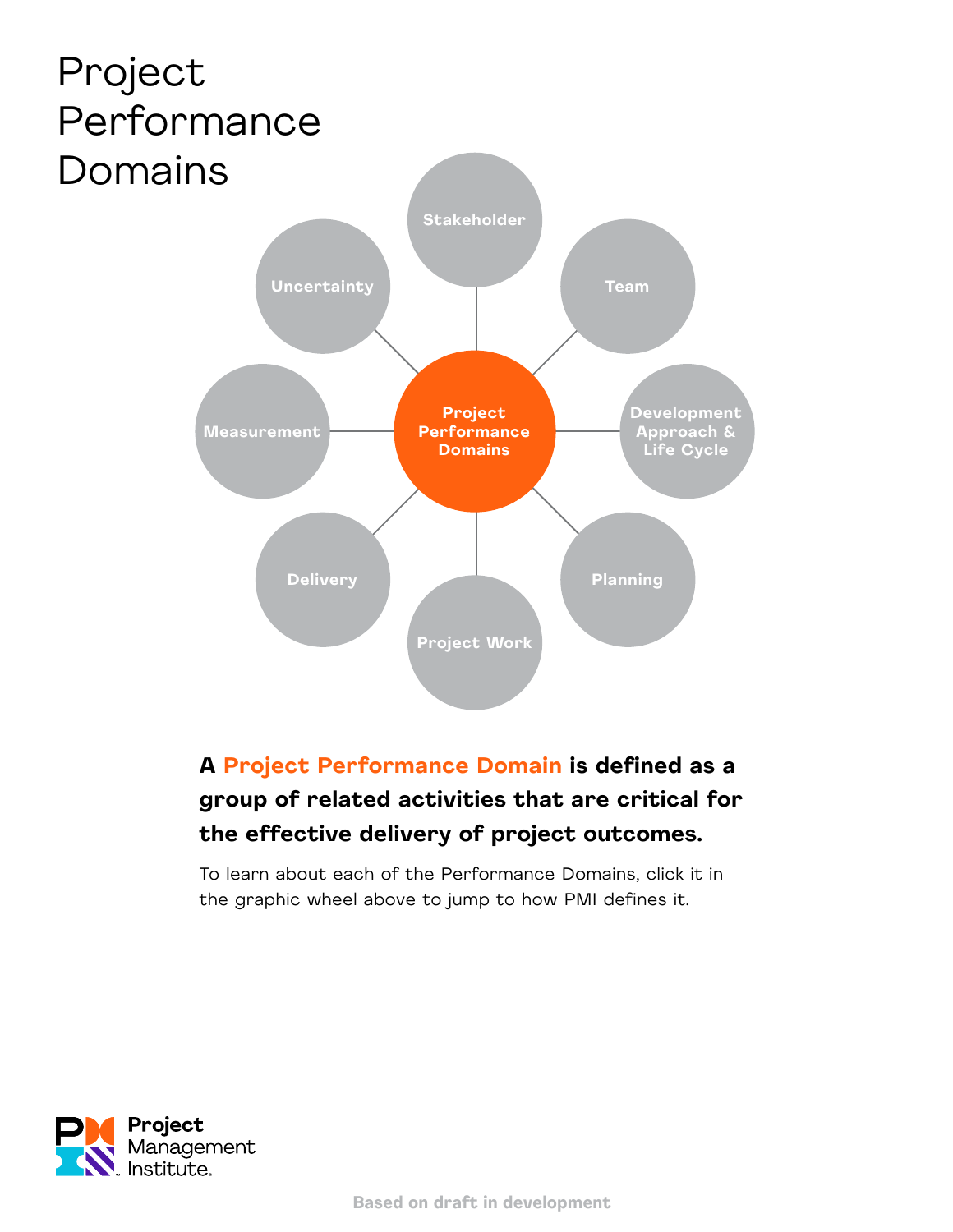<span id="page-1-0"></span>

#### **The Stakeholder Performance Domain addresses activities and functions associated with stakeholders.**

Effective stakeholder interaction contributes to successful project outcomes. Stakeholder engagement includes implementing strategies and actions to promote productive involvement of stakeholders in project decision making and implementation.

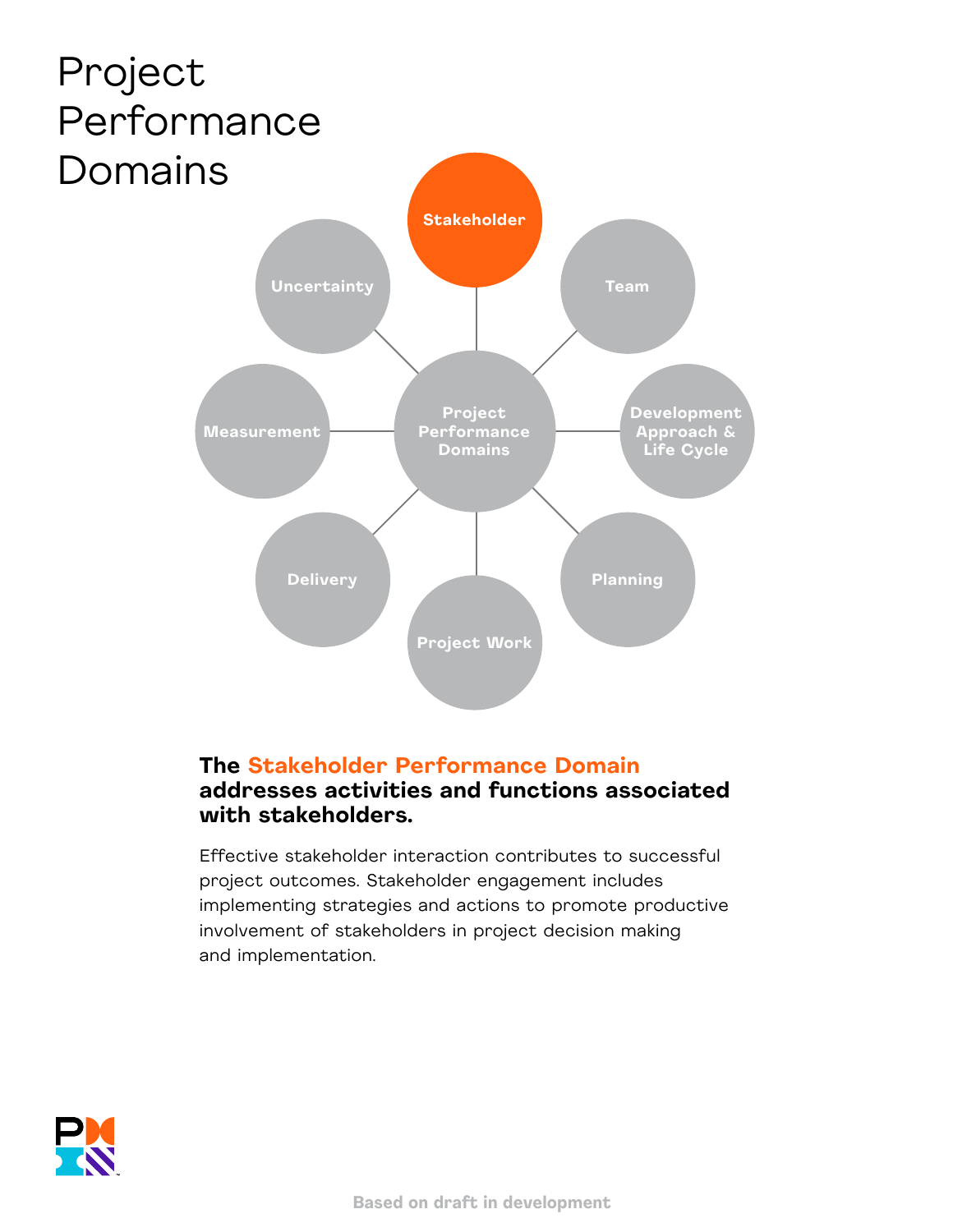<span id="page-2-0"></span>

#### **The Team Performance Domain addresses activities and functions associated with the people who are responsible for producing project deliverables that realize business outcomes.**

The project team is a set of individuals performing the work of the project to achieve its objectives. An environment can be established to support the team in evolving into a high performance team. This includes fostering team development, encouraging leadership behaviors from all project team members and sharing ownership for the outcomes.

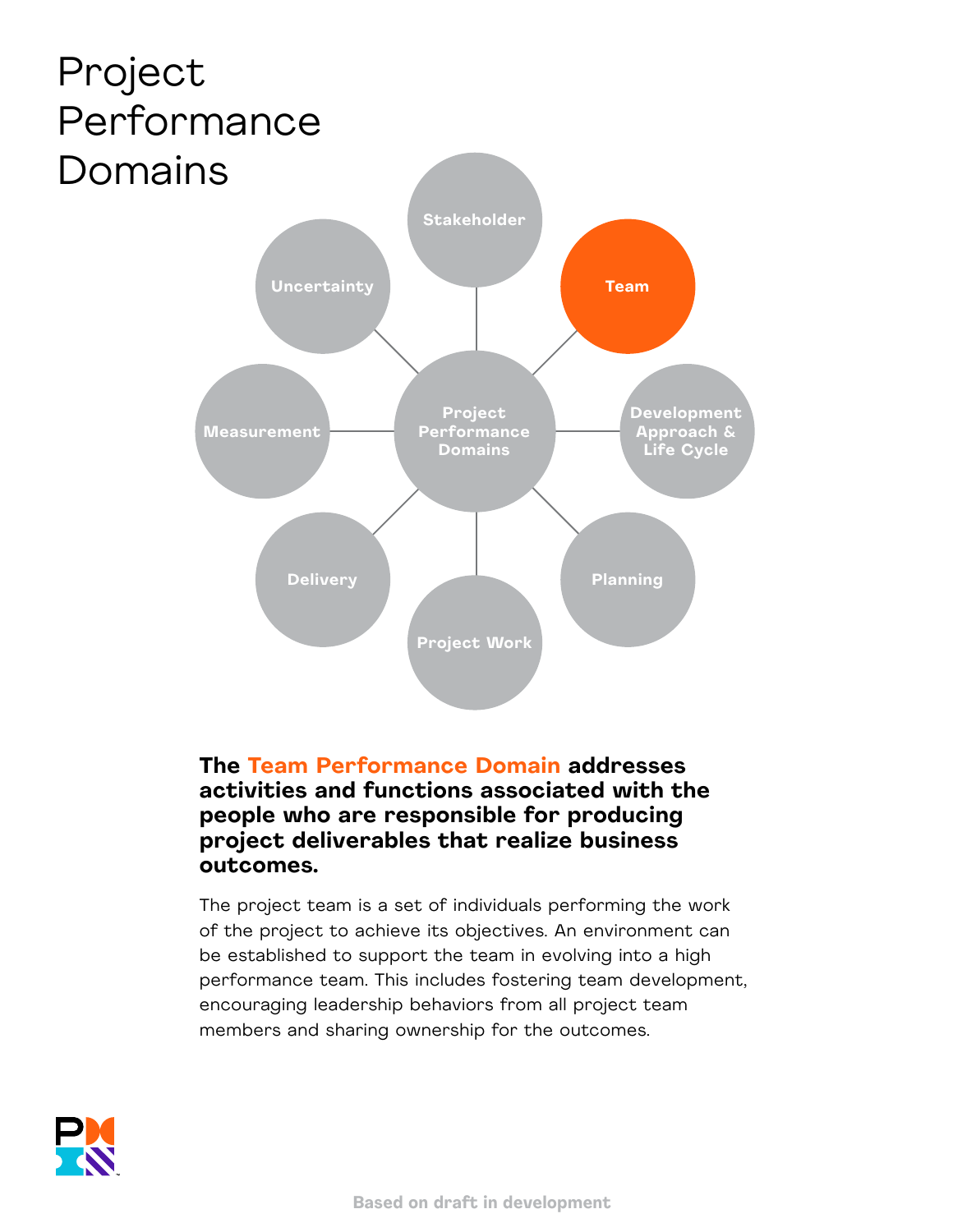<span id="page-3-0"></span>

#### **The Development Approach & Life Cycle Performance Domain addresses activities and functions associated with the development approach, cadence and life cycle phases of the project.**

The project deliverables determine the most appropriate development approach such as a predictive, adaptive, or hybrid approach. The deliverables and the development approach influence the number and cadence for project deliveries. The development approach and delivery cadence influence the project life cycle and its phases.

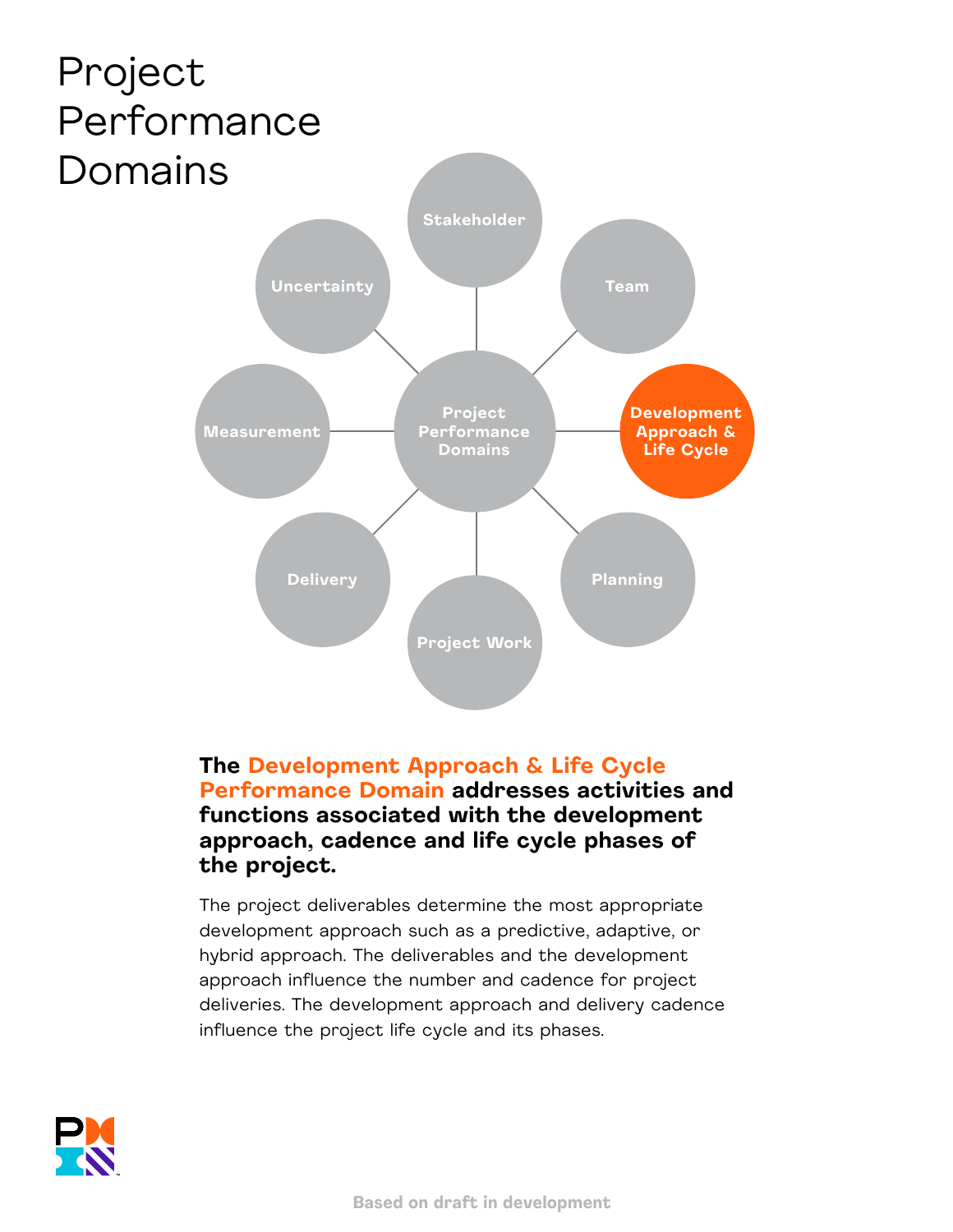<span id="page-4-0"></span>

**The Planning Performance Domain addresses activities and functions associated with the initial, ongoing, and evolving organization and coordination necessary for delivering project deliverables and outcomes.** 

Planning organizes, elaborates, and coordinates work throughout the project. Planning takes place up front and throughout the project. The amount, timing, and frequency varies depending on the product, development approach, environment, and stakeholders.

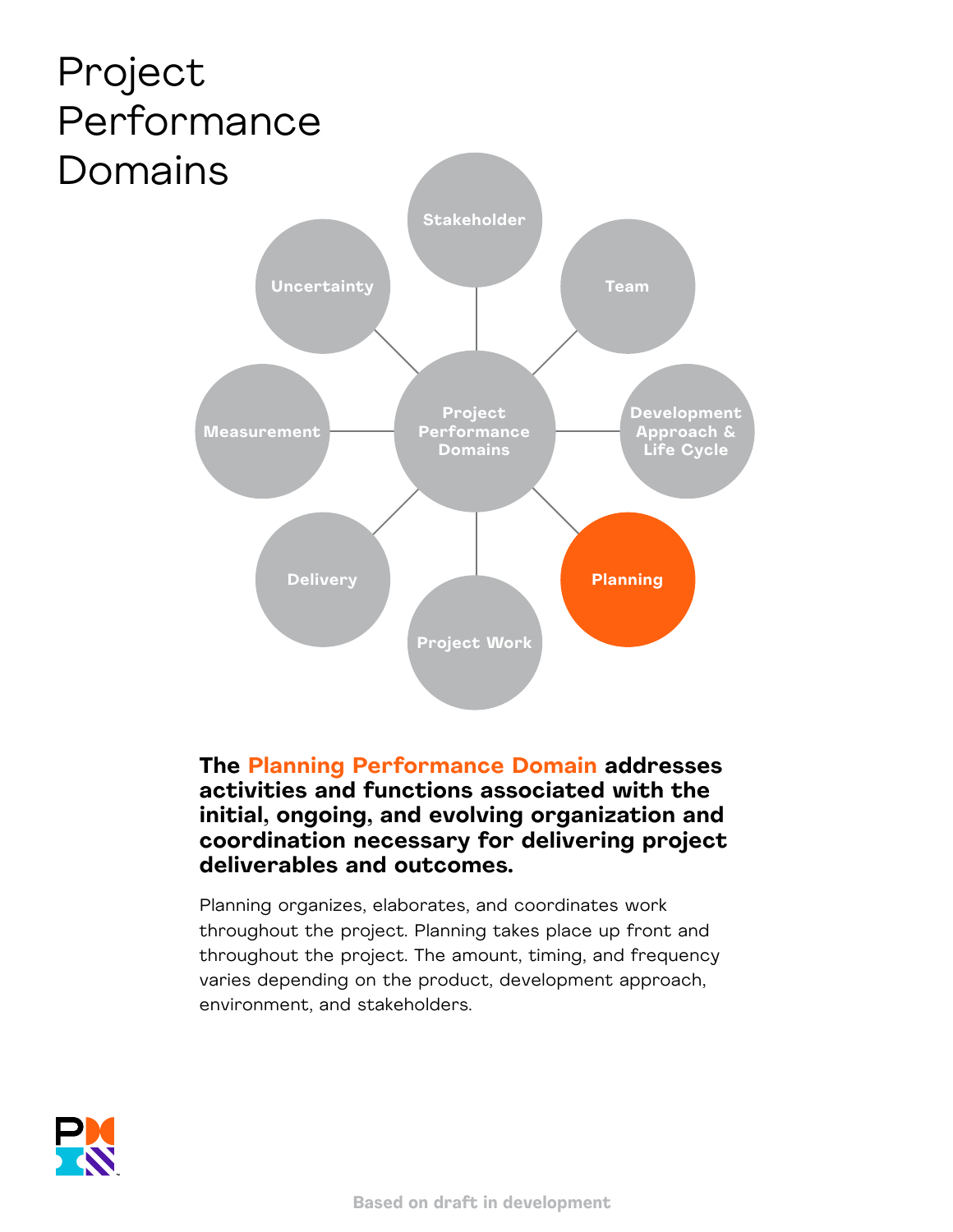<span id="page-5-0"></span>

#### **The Project Work Performance Domain addresses activities and functions associated with establishing project processes, managing physical resources, and fostering a learning**

**environment.** 

Project work is associated with establishing the processes and performing the work to enable the project team to deliver the expected value and outcomes. Project work includes communication, engagement, managing physical resources, procurements and other work to keep project operations running smoothly.

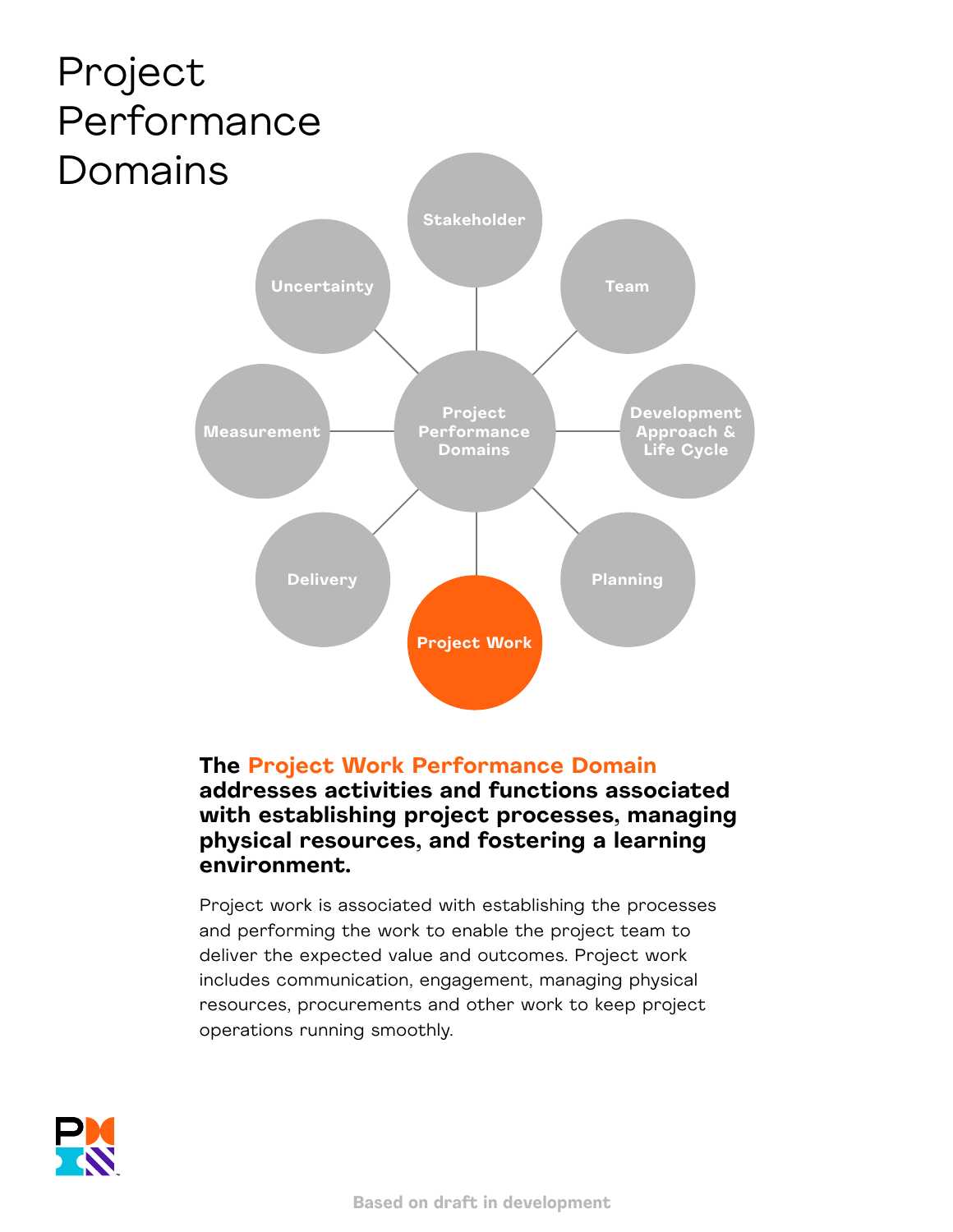<span id="page-6-0"></span>

#### **The Delivery Performance Domain addresses activities and functions associated with delivering the scope and quality that the project was undertaken to achieve.**

Projects support strategy execution and advancing business objectives. Project delivery focuses on meeting requirements, scope, and quality expectations to deliver the expected outputs that will drive intended outcomes. Projects provide business value by developing new products or services, solving problems, or fixing things that were defective or sub-optimal. Projects may use a delivery approach that supports releasing deliverables throughout the project life cycle, at specific points, or at the end of the project. Business value often continues to be captured long after the project has ended.

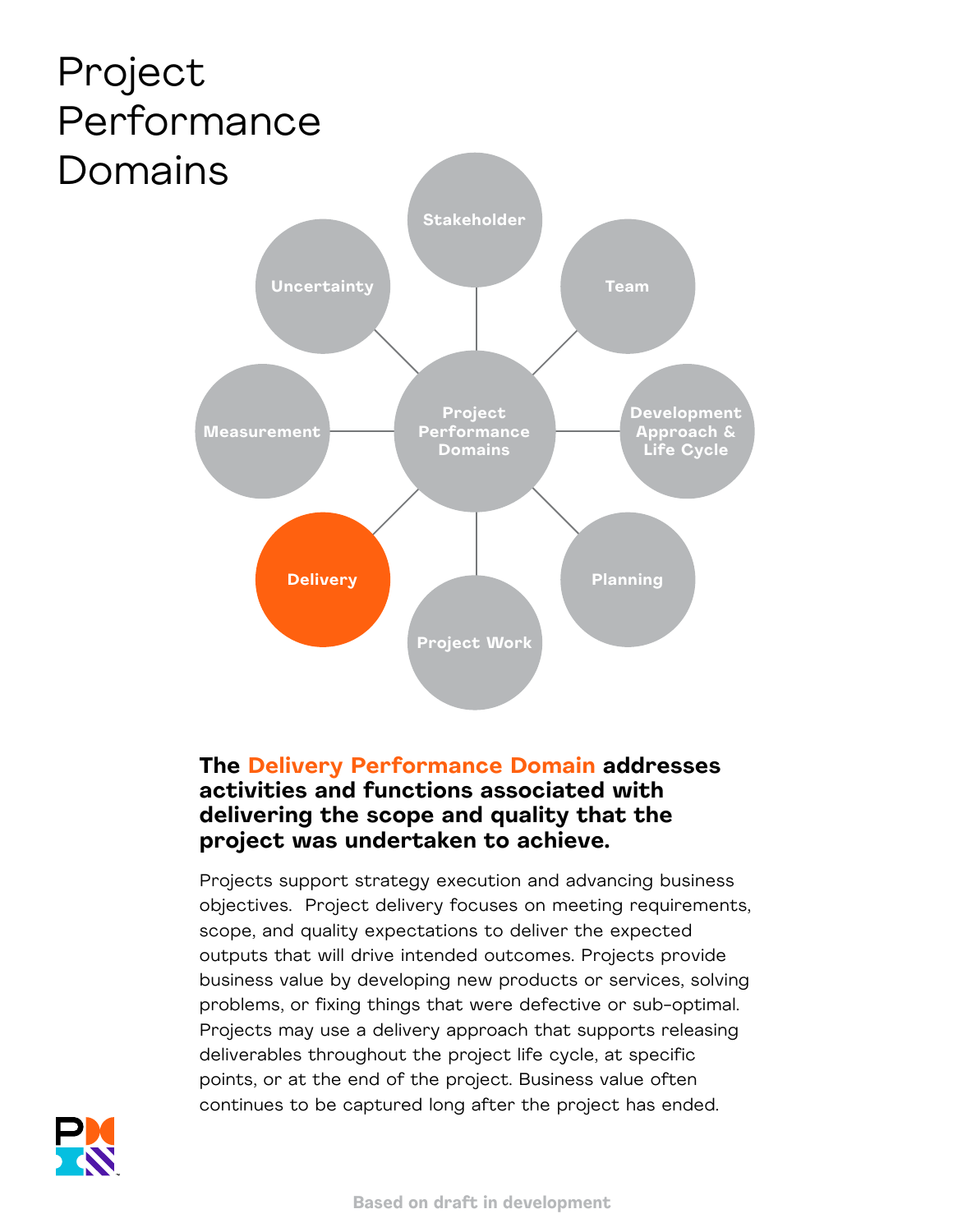<span id="page-7-0"></span>

#### **The Measurement Performance Domain addresses activities and functions associated with assessing project performance and taking appropriate actions to maintain acceptable performance.**

Measurement involves assessing project performance and implementing appropriate responses to maintain optimal performance. The Measurement Performance Domain evaluates the degree to which the project deliveries and performance are meeting the intended outcomes. Having timely and accurate information about delivery and performance allows the team to learn and determine the appropriate action to take to address current or expected variances from the desired performance.